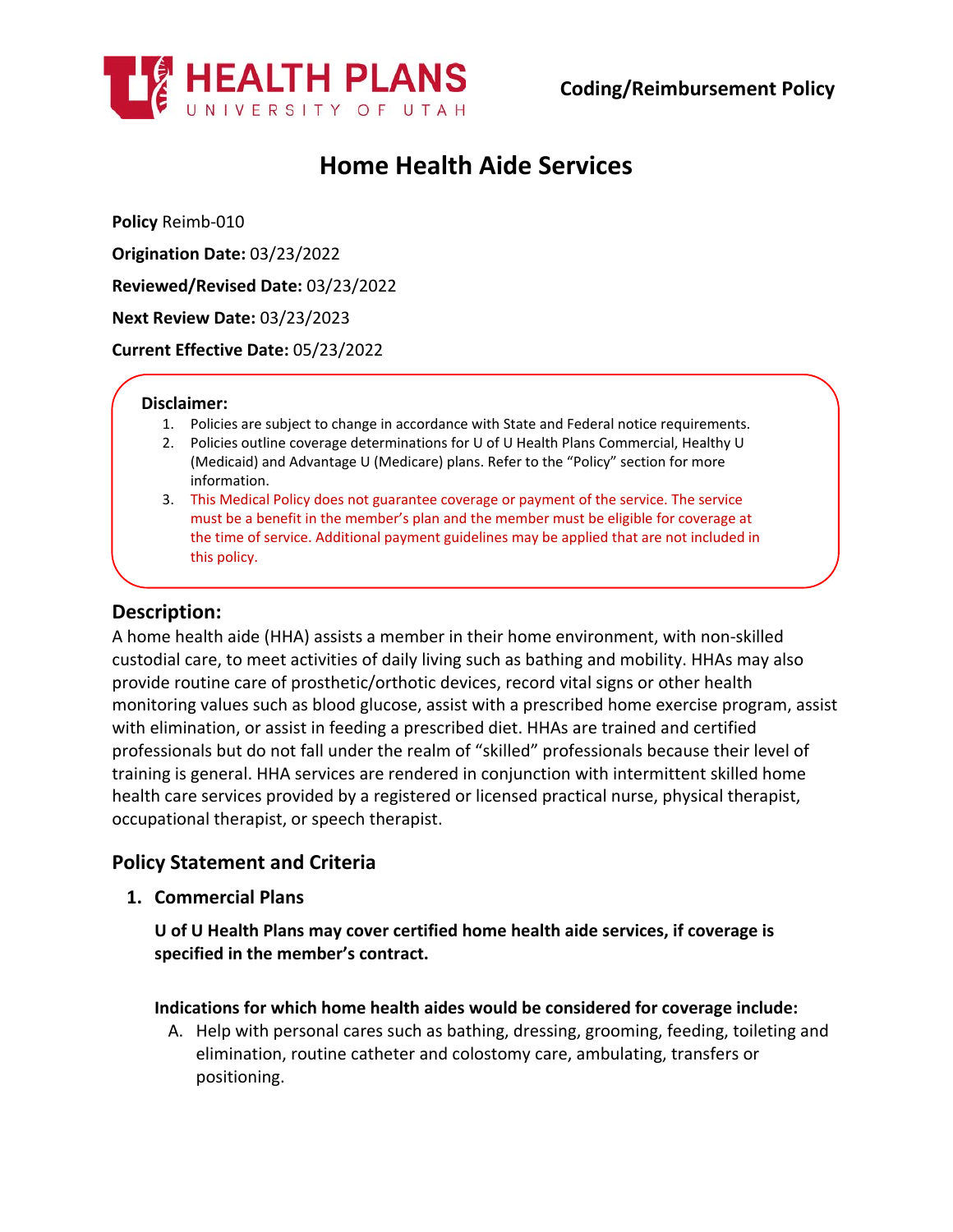- B. Simple dressing changes that do not require the skills of a licensed nurse.
- C. Assisting with medications that are ordinarily self-administered and do not require the skill of a licensed nurse for safe and effective provision.
- D. Assisting with activities that are directly supportive of skilled therapy services but do not require the skill of a therapist to be safely and effectively performed, such as routine maintenance exercises.
- E. Routine care of prosthetic and orthotic devices.

## **U of U Health Plans does NOT cover home health aide services for the following:**

- A. The visit is for the sole purpose of providing household tasks, transportation, companionship, or socialization.
- B. Services that are not medically necessary.
- C. Services provided in a hospital, nursing facility (NF), or intermediate care facility (ICF).

**U of U Health Plan will NOT cover more than one home health aide visit per day, unless the service is indicated due the patients clinical condition and has been pre-authorized.**

**U of U Health Plan will NOT cover home health aide services on the same day as a personal care aide visit unless the combination of home health aide services and personal care aide is necessary to meet members clinical needs.**

## **2. Medicaid Plans**

**Coverage is determined by the State of Utah Medicaid program; if Utah State Medicaid has no published coverage position and InterQual criteria are not available, the U of U Health Plans Commercial criteria will apply. For the most up-to-date Medicaid policies and coverage, please visit their website at:**

**<http://health.utah.gov/medicaid/manuals/directory.php> or the [Utah Medicaid code](https://health.utah.gov/stplan/lookup/CoverageLookup.php)  [Look-Up tool](https://health.utah.gov/stplan/lookup/CoverageLookup.php)**

**CPT/HCPCS codes covered by Utah State Medicaid may still require further evaluation to determine medical necessity for coverage.**

## **3. Medicare Plans**

**Coverage is determined by the Centers for Medicare and Medicaid Services (CMS); if a coverage determination has not been adopted by CMS, and InterQual criteria are not available, U of U Health Plans' commercial policies would apply. For the most up-to-date Medicare policies and coverage, please visit their search website at:**